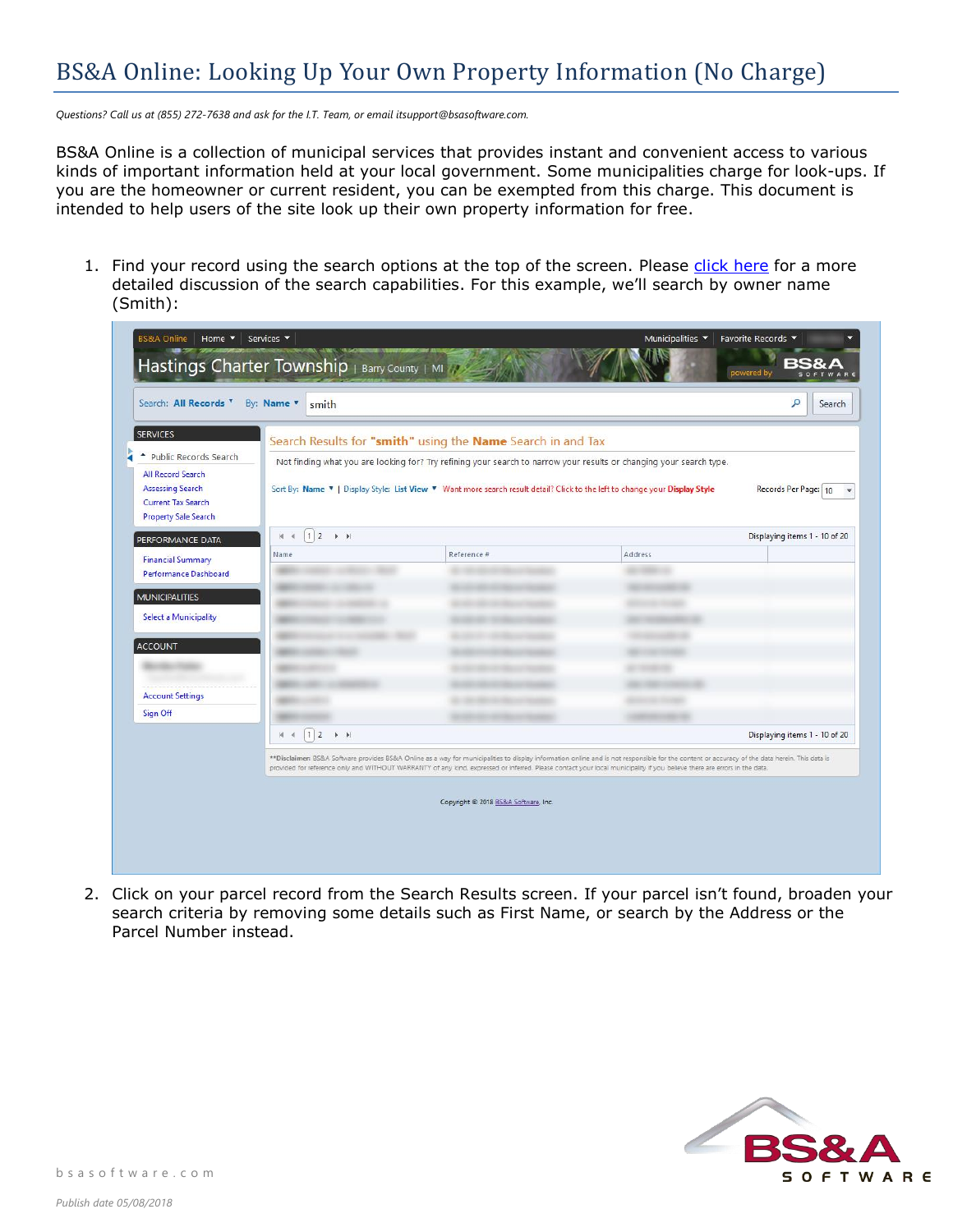Once you are on the Parcel Details screen, two options are presented to view details. This help doc covers Option 1.

3. If the Access This Record for Free button is greyed out as pictured, making it un-clickable, you are not currently logged in.